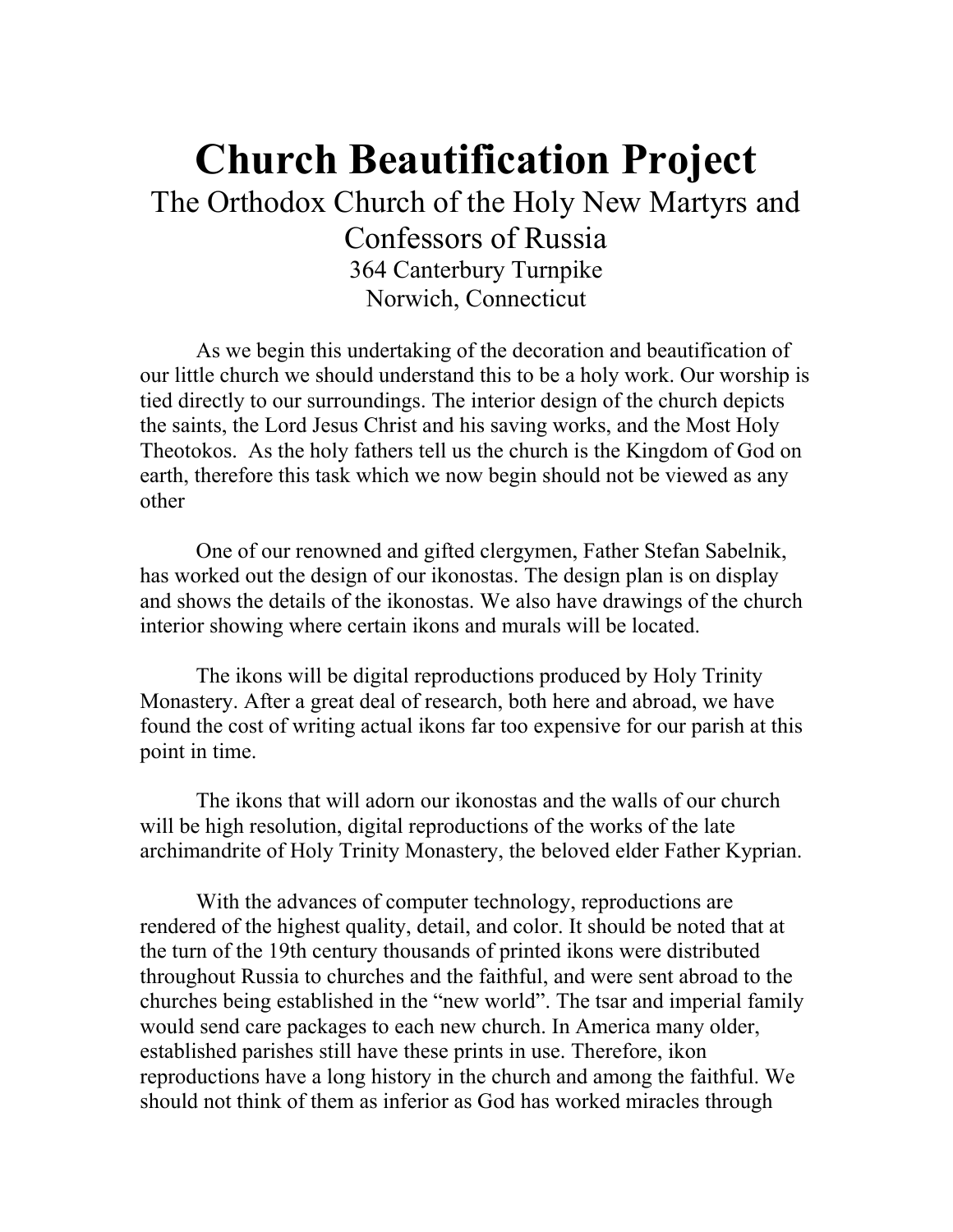these humble images. We know well the Myrrh-streaming ikon of Saint Nicholas the Wonderworker which visited our parish during the early years of our formation. This miraculous ikon of Saint Nicholas is a mounted, photocopy reproduction that was cast aside because it contained a defect which rendered it un-sellable. It was given to Father Elias who now is the guardian of Saint Nicholas.

 During the second world war members of the brotherhood of the Pochaev Lavra fled the communists and settled in Ladimirova, Slovakia. There in the parish church are some of the first works of Father Kyprian. The church is all that remains of the monastery in Ladimirova. Father Kyprian along with other members of the Brotherhood made their way finally to America and to our beloved Holy Trinity Monastery in Jordanville, New York.

 Father Kyprian's works are a testimony to his life which is centered in the love of God and the Orthodox faith. While alive, he adorned churches around the world and passed his gift onto numerous individuals.

 We now entrust to you, our members, patrons and supporters, the following list and description pertaining to the decoration of our church. We hope that, with prayerful consideration, you will consider helping us obtain this goal.

 An ikon can be donated in one lump sum, or as a pledge with the amount paid in increments.

 Thank you for your continued prayers, and may Our Lord Jesus Christ bless you with peace, health, and prosperity in the New Year ! Glory to God for all things !

### **All checks should be made out to:**  HNM Ikon Fund

### **and sent to:**

 Holy New Martyrs Church c/o 364 Canterbury Turnpike Norwich, CT 06360 attention: Alexandra Grisel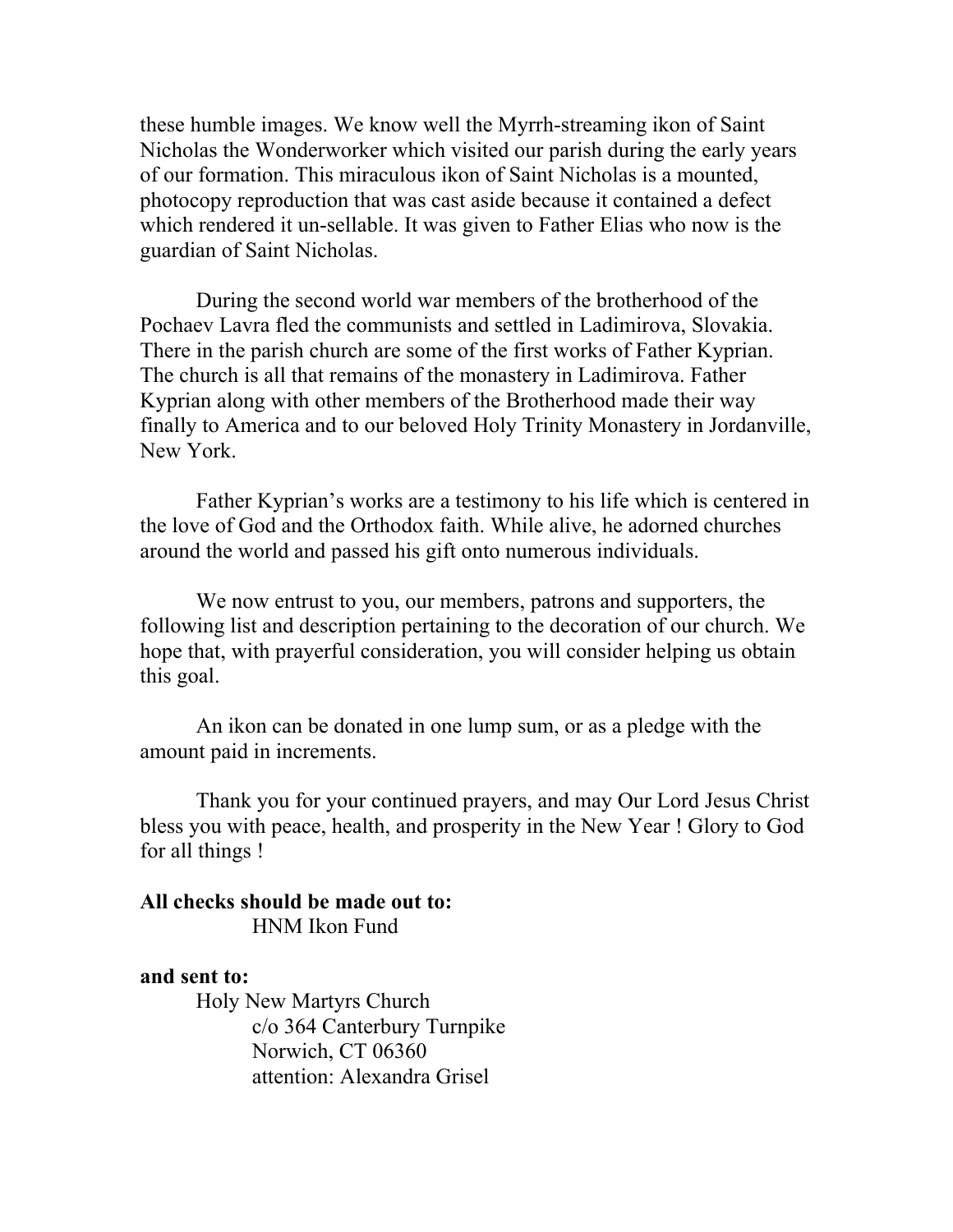### **THE LIST BELOW IS THE SUMMARY OF ALL IKONS NEEDED FOR THE COMPLETE DECORATION OF THE INTERIOR OF OUR CHURCH. IF YOU WISH TO MAKE A PLEDGE OR DONATION, PLEASE SIGN YOUR NAME ON THE LINE NEXT TO THE IKON**

### **IKONOSTAS**

| <b>Ikon of the Saviour - \$325</b>                      |
|---------------------------------------------------------|
| <b>Ikon of the Theotokos - \$325</b>                    |
| <b>Ikon of the New Martyrs - \$500</b>                  |
| Ikon of St. Sergius of Radonezh & St. Seraphim of Sarov |
| or St. John the Baptist - \$475                         |
| <b>Ikon of the Good Thief - \$325</b>                   |
| Ikon of Archangel Michael - \$325                       |
| <b>Royal door assembly - \$1000</b>                     |
| Festal row -- 12 Great Feasts @ \$100 each              |
|                                                         |
|                                                         |
| <b>Theophany</b>                                        |
|                                                         |
|                                                         |
|                                                         |
|                                                         |
|                                                         |
|                                                         |
|                                                         |
|                                                         |
| <b>Entrance into the Temple</b>                         |
| <b>Dormition</b>                                        |
| <b>Communion of Apostles - \$250</b>                    |
| (over the royal doors)                                  |

# **ALTAR IKONS**

## **Medallion of the Holy Trinity - \$ 425**

(over the altar table)\_\_\_\_\_\_\_\_\_\_\_\_\_\_\_\_\_\_\_\_\_\_\_\_\_\_\_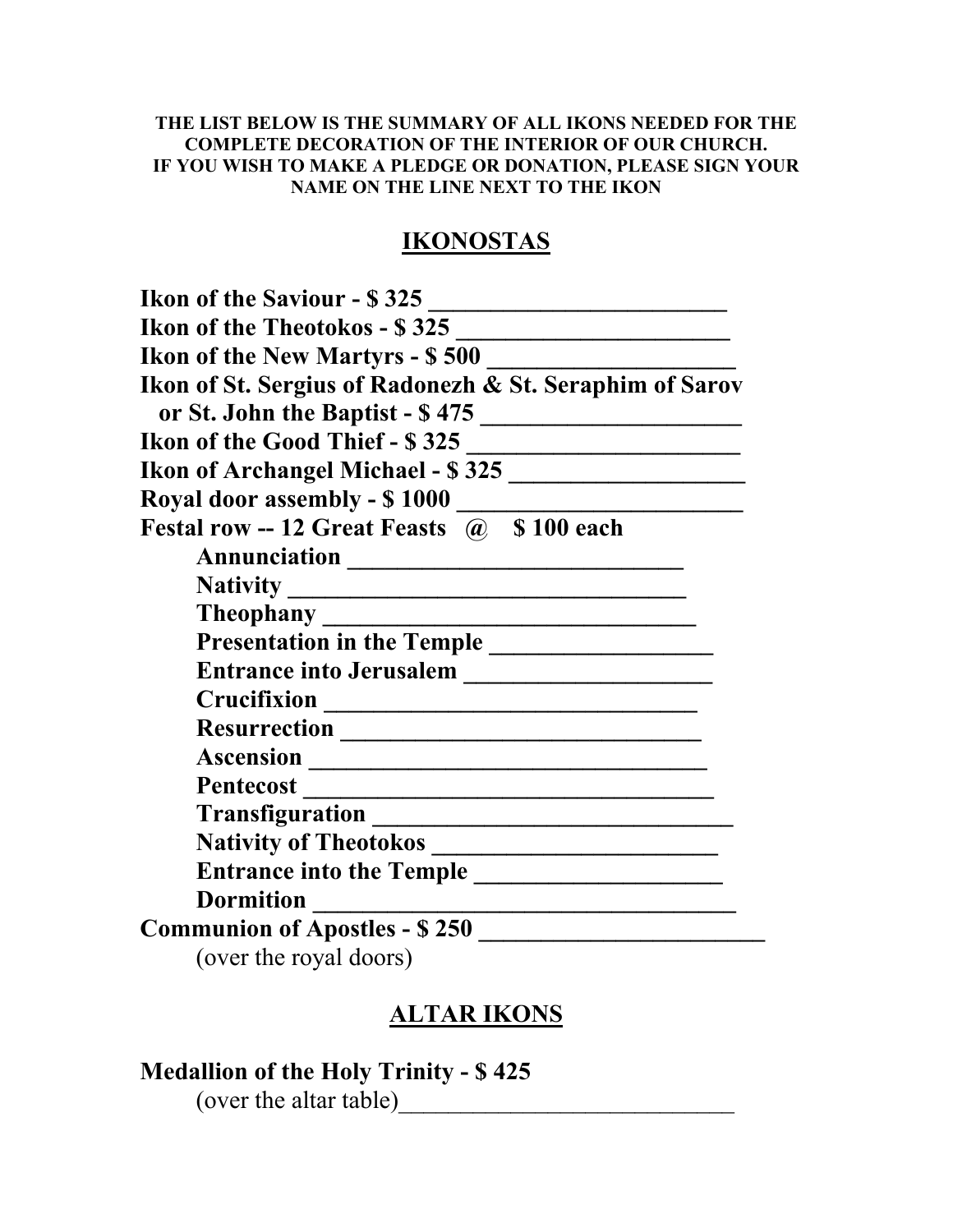| Ikon of Christ "not made with hands" - \$100                    |  |
|-----------------------------------------------------------------|--|
| Ikon of Pokrov                                                  |  |
| the Protection of the Mother of God - \$250                     |  |
| Ikon of St. Tikhon of Zadonsk - \$ 100                          |  |
| <b>WALLS &amp; CEILINGS OF THE NAVE</b>                         |  |
| <b>Ikon of the Saviour in glory - \$425</b>                     |  |
|                                                                 |  |
| <b>Znameny Ikon of the Mother of God - \$425</b>                |  |
| (ceiling ikon, at the back of the church)                       |  |
|                                                                 |  |
| Ikon mural of Ss. Elizabeth & Barbara –<br>\$425                |  |
| Kiot of St. Barbara, great martyr --- \$ 225 __________________ |  |
| Ikon of the Holy Myrrh Bearers - \$275                          |  |
| Ikon of the Three Holy Hierarchs - \$ 425                       |  |
| or All Saints of America                                        |  |
| Ikon & kiot of Saint Eugenia ------ \$ 200 ___________          |  |
| Saint Anastasia ------- \$ 200                                  |  |
| <b>Ikon mural of Our Lord Jesus Christ</b>                      |  |
| "Lord of Creation" - \$450                                      |  |
|                                                                 |  |
| Kiot of St. Edward, king & martyr - \$225                       |  |
|                                                                 |  |
| Ikon mural of the Mother of God - \$450                         |  |
| "All creation rejoices in thee"                                 |  |
| Ikon of Ss. Kyril & Methodii - \$225                            |  |

**Ikon of St. Ephraim the Syrian - \$ 150**